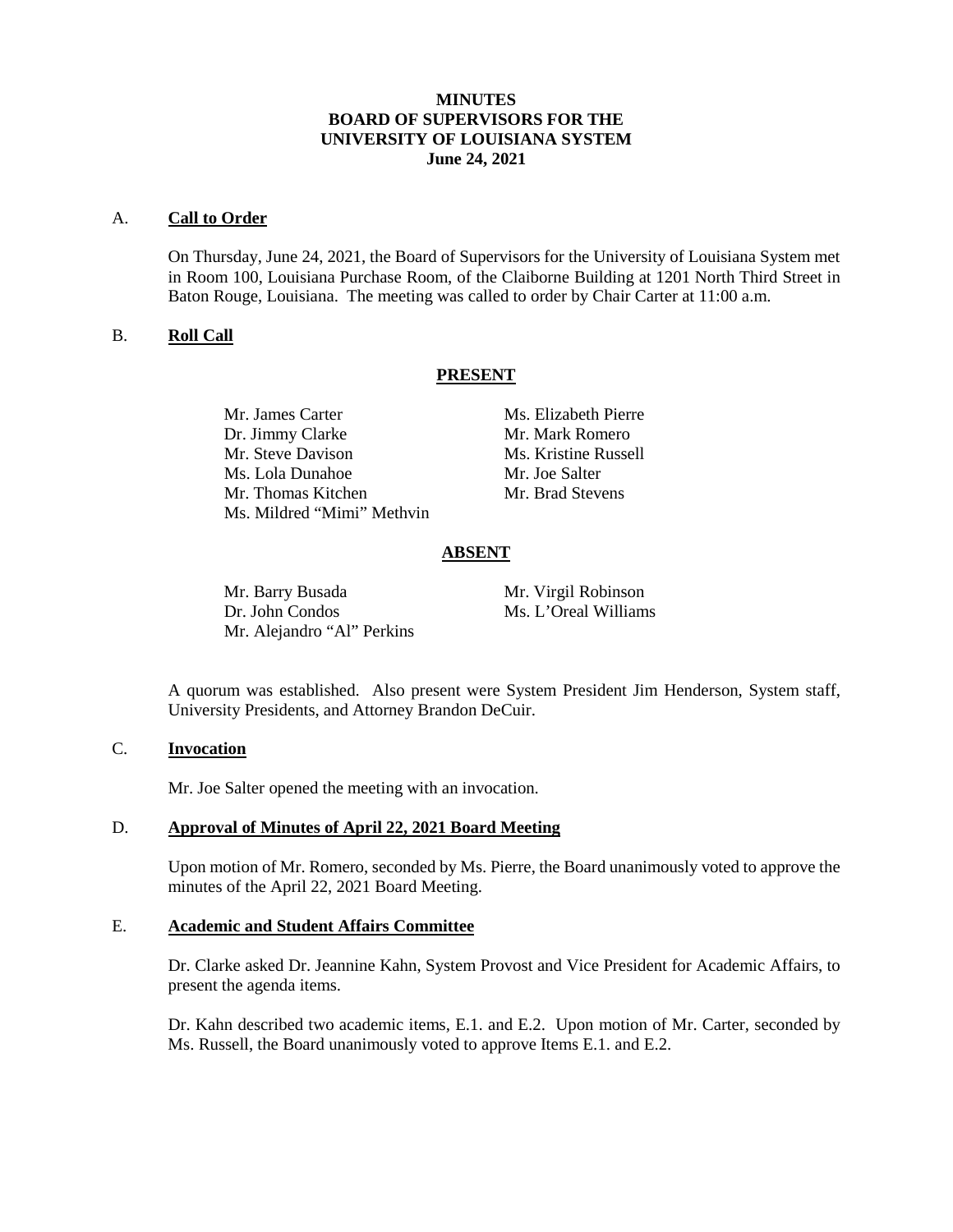> E.1. Nicholls State University's request for approval to offer Undergraduate Certificates in Foundations of Management, Foundations of Marketing, and Foundations of Business Analytics.

*NOW, THEREFORE, BE IT RESOLVED, that the Board of Supervisors for the University of Louisiana System hereby approves Nicholls State University's request for approval to offer Undergraduate Certificates in Foundations of Management, Foundations of Marketing, and Foundations of Business Analytics.*

E.2. University of New Orleans' request for approval to name the School of Naval Architecture and Marine Engineering the "Boysie Bollinger School of Naval Architecture and Marine Engineering."

*NOW, THEREFORE, BE IT RESOLVED, that the Board of Supervisors for the University of Louisiana System hereby approves University of New Orleans' request for approval to name the School of Naval Architecture and Marine Engineering the "Boysie Bollinger School of Naval Architecture and Marine Engineering."*

E.3. Faculty and Student Spotlights

Dr. Kahn introduced a video of Dr. Liz Skilton, author of Tempest, a book that discusses the naming of hurricanes in light of American Culture. The book focuses on examples of Gulf Coast disasters. Dr. Skilton is an Associate Professor of History at University of Louisiana at Lafayette.

Ms. Erica Calais, System Vice President for Student Affairs and Governance, announced the 2021 Student Advisory Council.

| <b>Grambling State University</b>                     | - Cameron Jackson  |
|-------------------------------------------------------|--------------------|
| Louisiana Tech University                             | - Kiarra Bombard   |
| <b>McNeese State University</b>                       | - Sarah Stafford   |
| <b>Nicholls State University</b>                      | - Tyler Legnon     |
| Northwestern State University                         | - Tja'h Edwards    |
| Southeastern Louisiana University                     | - L'Oreal Williams |
| University of Louisiana at Lafayette - Reed Broussard |                    |
| University of Louisiana at Monroe - Lauren Fee        |                    |
| University of New Orleans                             | - Amber Lemelle    |

Ms. Calais also noted that Ms. L'Oreal Williams will serve as the current UL System Student Board Member and Mr. Cameron Jackson as the Board of Regents Student Member.

# F. **Athletic Committee**

Vice Chair Kristine Russell asked Mr. Bruce Janet, System Director of Internal and External Audits, to discuss the athletic items under consideration. Mr. Janet described Items F.1.-F.21.

Upon motion of Mr. Romero, seconded by Ms. Methvin, Items F.1. through F.21. were unanimously approved by the Board.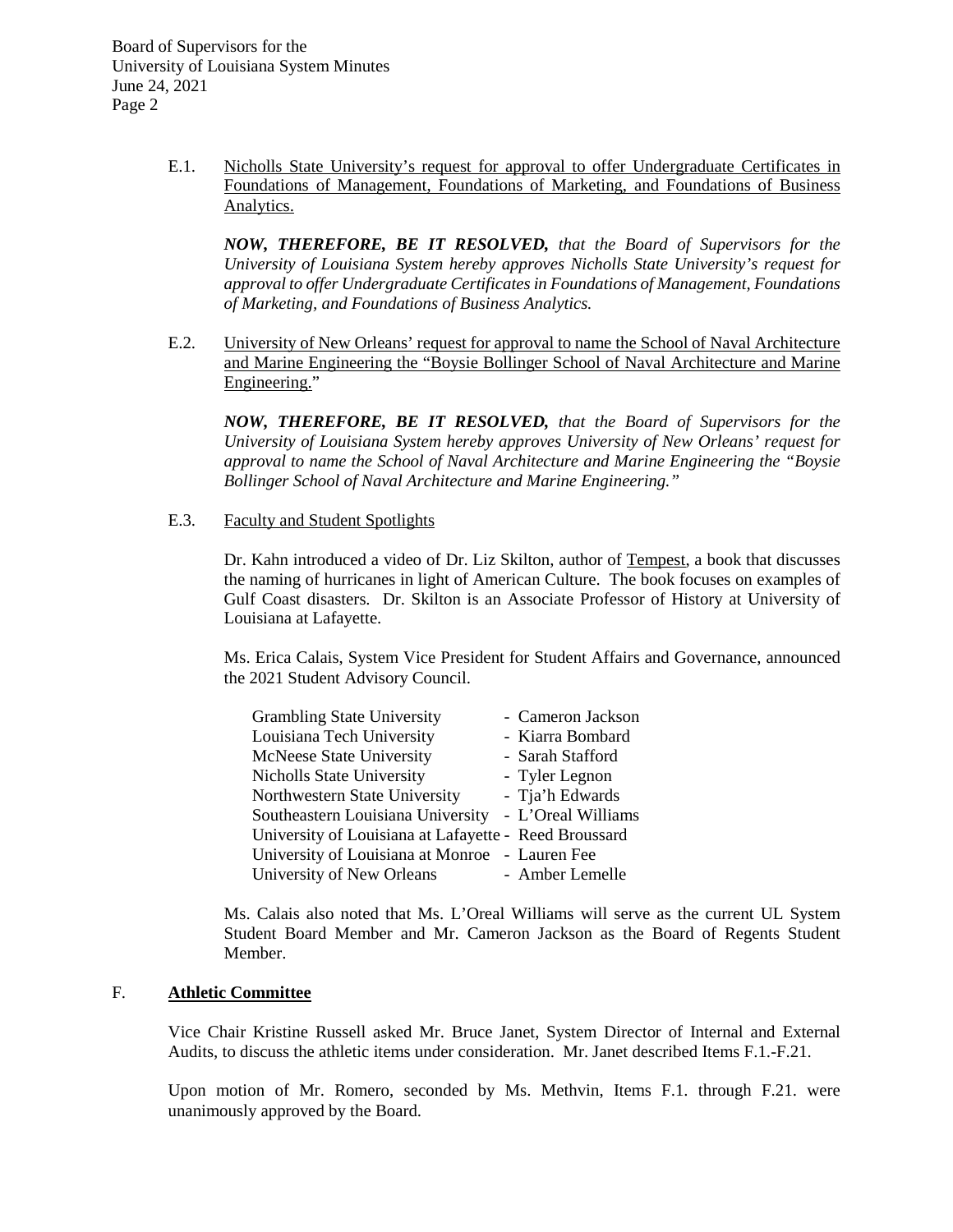> F.1. Grambling State University's request for approval of a contract with Mr. Donte Jackson, Head Men's Basketball Coach, effective July 1, 2021.

*NOW, THEREFORE, BE IT RESOLVED, that the Board of Supervisors for the University of Louisiana System hereby approves Grambling State University's request for approval of a contract with Mr. Donte Jackson, Head Men's Basketball Coach, effective July 1, 2021.*

F.2. Grambling State University's request for approval of a contract with Mr. Freddie Murray, Head Women's Basketball Coach, effective July 1, 2021.

*NOW, THEREFORE, BE IT RESOLVED, that the Board of Supervisors for the University of Louisiana System hereby approves Grambling State University's request for approval of a contract with Mr. Freddie Murray, Head Women's Basketball Coach, effective July 1, 2021.*

F.3. McNeese State University's request for approval of a contract with Ms. Giorgia Pozzan, Head Women's Tennis Coach, effective July 1, 2021.

*NOW, THEREFORE, BE IT RESOLVED, that the Board of Supervisors for the University of Louisiana System hereby approves McNeese State University's request for approval of a contract with Ms. Giorgia Pozzan, Head Women's Tennis Coach, effective July 1, 2021.*

F.4. McNeese State University's request for approval of a contract with Mr. Brendon James Gilroy, Head Men/Women's Track Coach, effective July 1, 2021.

*NOW, THEREFORE, BE IT RESOLVED, that the Board of Supervisors for the University of Louisiana System hereby approves McNeese State University's request for approval of a contract with Mr. Brendon James Gilroy, Head Men/Women's Track Coach, effective July 1, 2021.*

F.5. McNeese State University's request for approval of a contract with Mr. James E. Landreneau, Head Women's Softball Coach, effective July 1, 2021.

*NOW, THEREFORE, BE IT RESOLVED, that the Board of Supervisors for the University of Louisiana System hereby approves McNeese State University's request for approval of a contract with Mr. James E. Landreneau, Head Women's Softball Coach, effective July 1, 2021.*

F.6. McNeese State University's request for approval of a contract with Mr. Ronald Letson, Assistant Football Coach, effective June 1, 2021.

*NOW, THEREFORE, BE IT RESOLVED, that the Board of Supervisors for the University of Louisiana System hereby approves McNeese State University's request for approval of a contract with Mr. Ronald Letson, Assistant Football Coach, effective June 1, 2021.*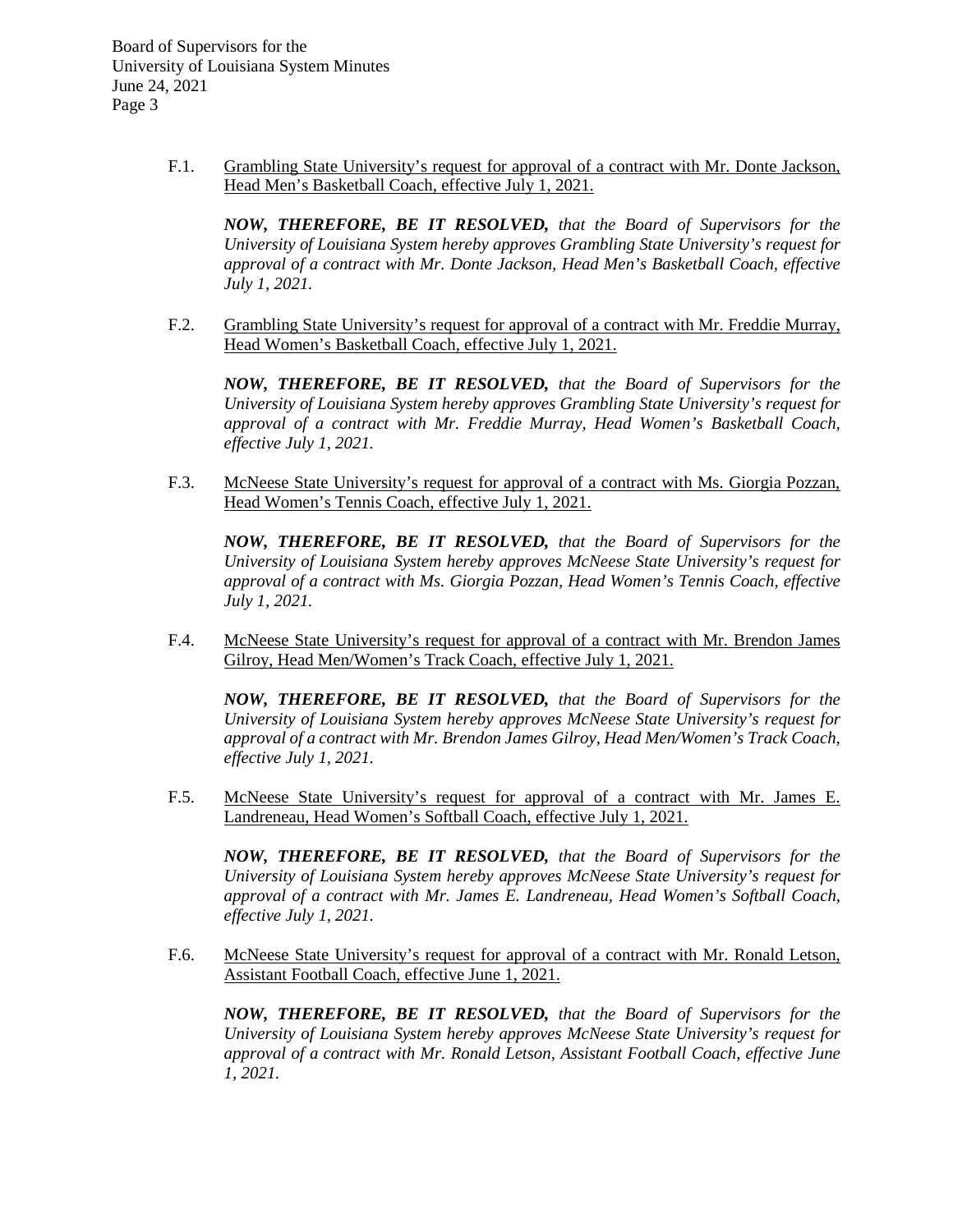> F.7. McNeese State University's request for approval of a Cooperative Endeavor Agreement to have its athletic training service provided by Ochsner Clinic Foundation.

*NOW, THEREFORE, BE IT RESOLVED, that the Board of Supervisors for the University of Louisiana System hereby approves McNeese State University's request for approval of a Cooperative Endeavor Agreement to have its athletic training services provided by Ochsner Clinic Foundation.*

F.8. Northwestern State University's request for approval of a contract with Mr. Donald Pickett, Head Softball Coach, effective July 1, 2021.

*NOW, THEREFORE, BE IT RESOLVED, that the Board of Supervisors for the University of Louisiana System hereby approves Northwestern State University's request for approval of a contract with Mr. Donald Pickett, Head Softball Coach, effective July 1, 2021.*

F.9. Southeastern Louisiana University's request for approval of a contract with Ms. Ayla Guzzardo, Head Women's Basketball Coach, effective May 1, 2021.

*NOW, THEREFORE, BE IT RESOLVED, that the Board of Supervisors for the University of Louisiana System hereby approves Southeastern Louisiana University's request for approval of a contract with Ms. Ayla Guzzardo, Head Women's Basketball Coach, effective May 1, 2021.*

F.10. Southeastern Louisiana University's request for approval of a contract with Mr. William Narro, Head Golf Coach, effective July 1, 2021.

*NOW, THEREFORE, BE IT RESOLVED, that the Board of Supervisors for the University of Louisiana System hereby approves Southeastern Louisiana University's request for approval of a contract with Mr. William Narro, Head Golf Coach, effective July 1, 2021.*

F.11. Southeastern Louisiana University's request for approval of a contract with Mr. Richard Fremin, Head Softball Coach, effective June 1, 2021.

*NOW, THEREFORE, BE IT RESOLVED, that the Board of Supervisors for the University of Louisiana System hereby approves Southeastern Louisiana University's request for approval of a contract with Mr. Richard Fremin, Head Softball Coach, effective June 1, 2021.*

F.12. Southeastern Louisiana University's request for approval of a contract with Mr. Corey Mistretta, Head Track and Field Coach, effective August 1, 2021.

*NOW, THEREFORE, BE IT RESOLVED, that the Board of Supervisors for the University of Louisiana System hereby approves Southeastern Louisiana University's request for approval of a contract with Mr. Corey Mistretta, Head Track and Field Coach, effective August 1, 2021.*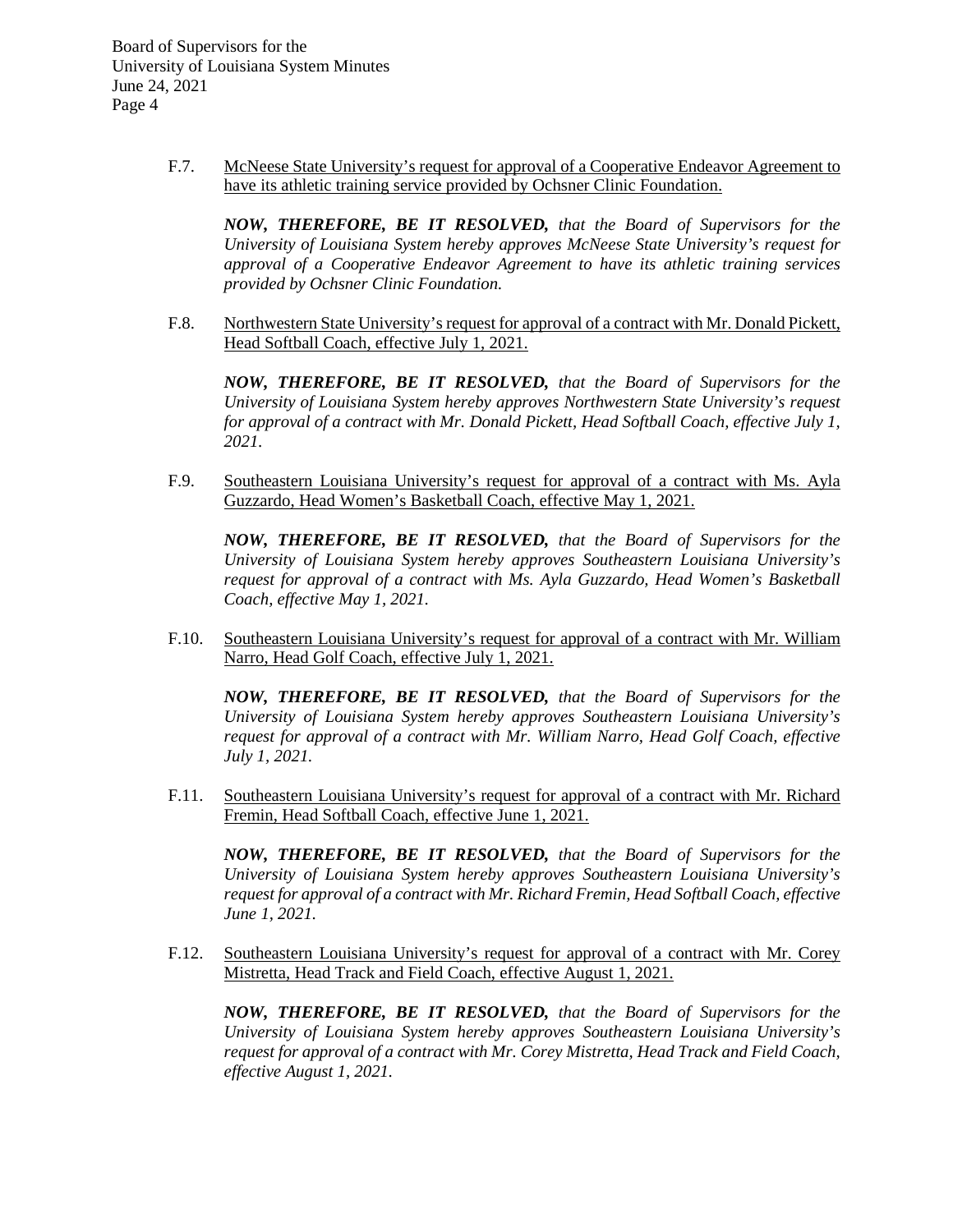> F.13. Southeastern Louisiana University's request for approval of a contract with Mr. Jeremy White, Head Women's Volleyball Coach, effective June 1, 2021.

*NOW, THEREFORE, BE IT RESOLVED, that the Board of Supervisors for the University of Louisiana System hereby approves Southeastern Louisiana University's request for approval of contract with Mr. Jeremy White, Head Women's Volleyball Coach, effective June 1, 2021.*

F.14. Southeastern Louisiana University's request for approval of a contract with Mr. Timothy Donnelly, Associate Men's Baseball Coach, effective July 1, 2021.

*NOW, THEREFORE, BE IT RESOLVED, that the Board of Supervisors for the University of Louisiana System hereby approves Southeastern Louisiana University's request for approval of contract with Mr. Timothy Donnelly, Associate Men's Baseball Coach, effective July 1, 2021.*

F.15. Southeastern Louisiana University's request for approval of a contract with Mr. Benjamin Gipson, Assistant Men's Baseball Coach, effective July 1, 2021.

*NOW, THEREFORE, BE IT RESOLVED, that the Board of Supervisors for the University of Louisiana System hereby approves Southeastern Louisiana University's request for approval of a contract with Mr. Benjamin Gipson, Assistant Men's Baseball Coach, effective July 1, 2021.*

F.16. Southeastern Louisiana University's request for approval of a contract with Mr. Kenneth Lee, Associate Women's Basketball Coach, effective July 1, 2021.

*NOW, THEREFORE, BE IT RESOLVED, that the Board of Supervisors for the University of Louisiana System hereby approves Southeastern Louisiana University's request for approval of contract with Mr. Kenneth Lee, Associate Women's Basketball Coach, effective July 1, 2021.*

F.17. University of Louisiana at Lafayette's request for approval of a contract with Dr. Bryan Maggard, Vice President for Intercollegiate Athletics (VPIA), effective July 1, 2021.

*NOW, THEREFORE, BE IT RESOLVED, that the Board of Supervisors for the University of Louisiana System hereby approves University of Louisiana at Lafayette's request for approval of a contract with Dr. Bryan Maggard, Vice President for Intercollegiate Athletics, effective July 1, 2021.*

F.18. University of Louisiana at Lafayette's request for approval of a Third Amendment and Restated Contract with Mr. William Napier, Head Football Coach, effective July 1, 2021.

*NOW, THEREFORE, BE IT RESOLVED, that the Board of Supervisors for the University of Louisiana System hereby approves University of Louisiana at Lafayette's request for approval of a contract with Mr. William Napier, Head Football Coach, effective July 1, 2021.*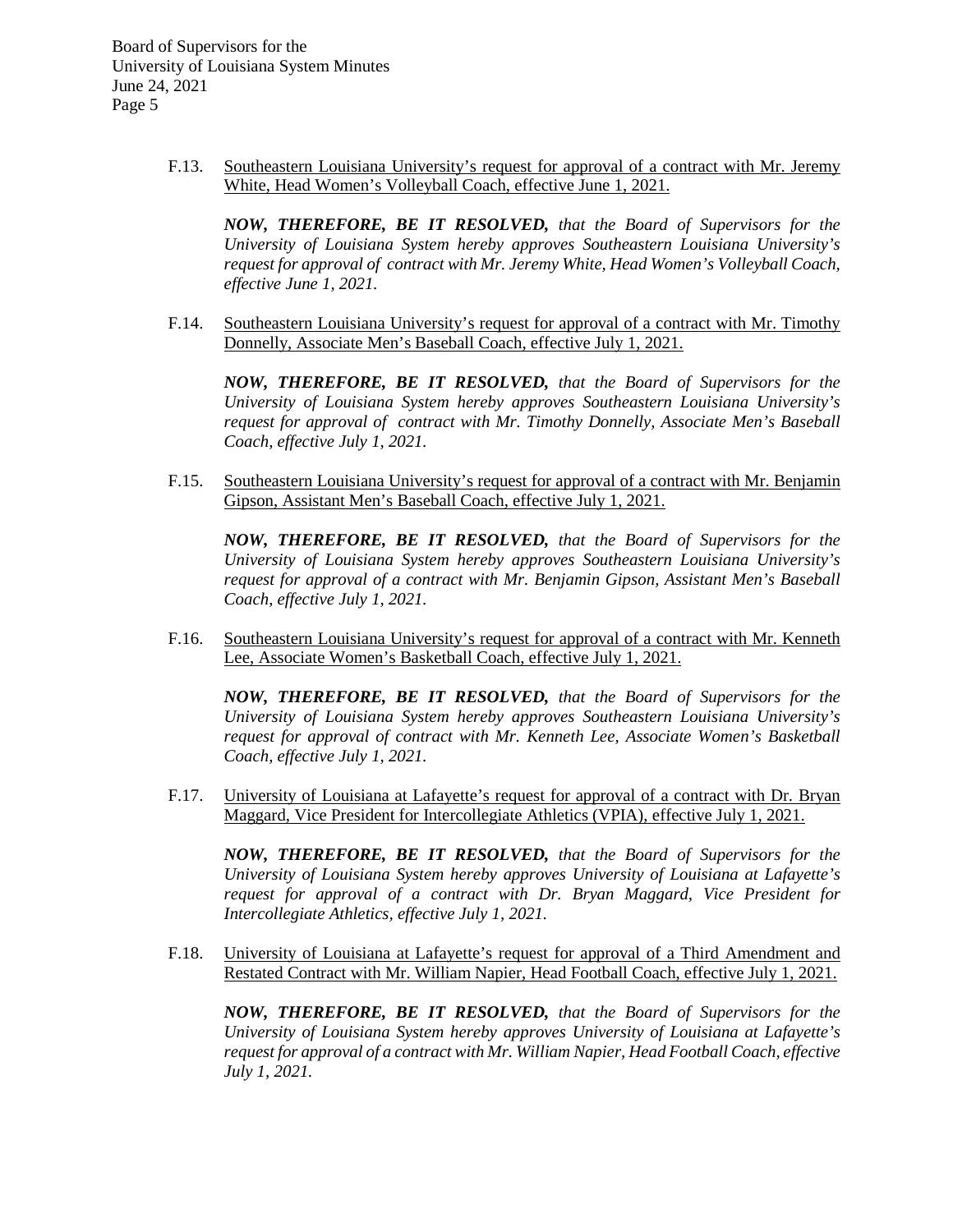> F.19. University of Louisiana at Lafayette's request for approval of amended Contracts for Employment for various coaches, effective July 1, 2021.

*NOW, THEREFORE, BE IT RESOLVED, that the Board of Supervisors for the University of Louisiana System hereby approves University of Louisiana at Lafayette's request for approval of the amendments to the contracts of Matt Deggs, Head Baseball Coach; Garry P. Brodhead, Head Women's Basketball Coach; Robert Marlin, Head Men's Basketball Coach; Gerald Glasco, Jr., Head Softball Coach; and Lance Key, Head Soccer Coach; effective July 24, 2021.*

F.20. University of Louisiana at Lafayette's request for approval of Contracts for Employment for various assistant football coaches.

*NOW, THEREFORE, BE IT RESOLVED, that the Board of Supervisors for the University of Louisiana System hereby approves University of Louisiana at Lafayette's request for approval of contracts with Jeffrey Burris; William Neighbors; James Norrid; Galen Scott; and Darnell Stapleton.*

F.21. University of Louisiana at Lafayette's request for approval of a contract with Ms. Kristi Gray, Head Volleyball Coach, effective May 1, 2021.

*NOW, THEREFORE, BE IT RESOLVED, that the Board of Supervisors for the University of Louisiana System hereby approves University of Louisiana at Lafayette's request for approval of a contract with Ms. Kristi Gray, Head Volleyball Coach, effective May 1, 2021.*

### G. **Facilities Planning Committee**

Committee Chair Kitchen asked Mr. Janet to present the Facilities Planning Committee items. Mr. Janet introduced 10 agenda items.

Upon motion of Ms. Dunahoe, seconded by Mr. Salter, the Board voted unanimously to approve Items G.1.-G.10.

G.1. Louisiana Tech University's request for approval to name the newly developed Virtual Anatomy Lab in Carson Taylor Hall, Room 237, "The Justin and Jeanette Hinckley Virtual Anatomy Lab."

*NOW, THEREFORE, BE IT RESOLVED, that the Board of Supervisors for the University of Louisiana System hereby approves Louisiana Tech University's request for approval to name the newly developed Virtual Anatomy Lab in Carson Taylor Hall, Room 237, "The Justin and Jeanette Hinckley Virtual Anatomy Lab."*

G.2. Louisiana Tech University's request for approval to name two new student residential facilities as "The Robinson Suites" and "The Potts Suites."

*NOW, THEREFORE, BE IT RESOLVED, that the Board of Supervisors for the University of Louisiana System hereby approves Louisiana Tech University's request for approval to name two new student residential facilities as "The Robinson Suites" and "The Potts Suites."*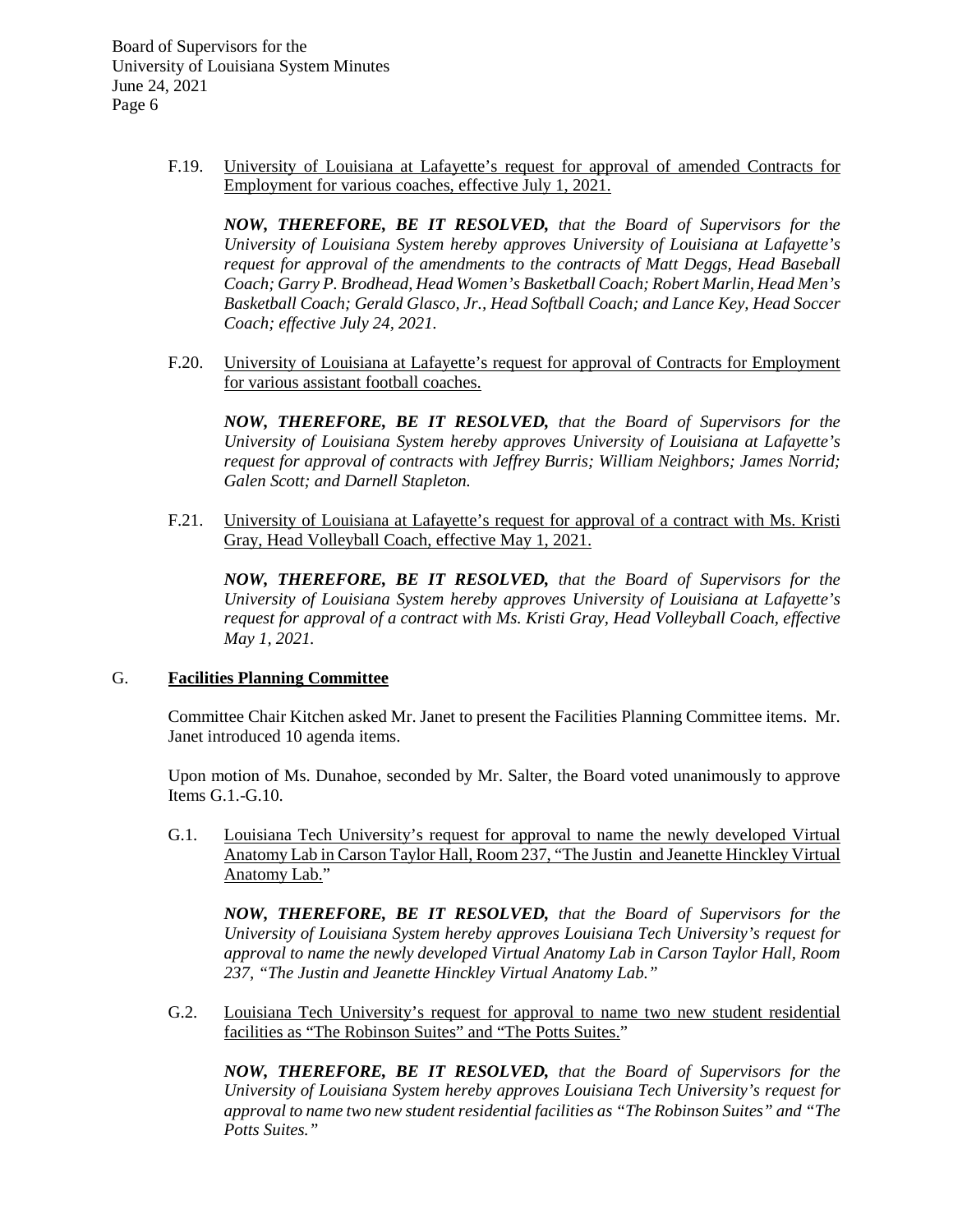> G.3. Louisiana Tech University's request for approval to execute a Ground Lease with the Louisiana Tech University Foundation, Inc., for the purpose of constructing a pedestrian plaza around the sculpture provided by the Percent for Art Program administered by the Office of Cultural Development, pursuant to La. R.S. 17:3361.

*NOW, THEREFORE, BE IT RESOLVED, that the Board of Supervisors for the University of Louisiana System hereby approves Louisiana Tech University's request for approval to execute a Ground Lease with the Louisiana Tech University Foundation, Inc., for the purpose of constructing a pedestrian plaza around the sculpture provided by the Percent for Art Program administered by the Office of Cultural Development, pursuant to La. R.S. 17:3361.*

*BE IT FURTHER RESOLVED, that Louisiana Tech University shall obtain final review from University of Louisiana System staff and legal counsel to the Board and any other appropriate approvals as needed prior to execution of documents.*

*BE IT FURTHER RESOLVED, that Louisiana Tech University shall obtain final review from University of Louisiana System staff and legal counsel to the Board and any other appropriate approvals as needed prior to execution of documents.*

*BE IT FURTHER RESOLVED, that the President of Louisiana Tech University or his designee is hereby authorized and directed to execute the ground lease and donation described herein and all documents necessary in connection with the ground lease and donation.*

*AND FURTHER, that Louisiana Tech University will provide the University of Louisiana System office with copies of all final executed documents for the Board's files.*

G.4. McNeese State University's request for approval to enter into a Facility Lease Agreement with the McNeese State University Foundation for the University's continued use and operation of the Center for Advancement of Meat Production and Processing (CAMPP).

*NOW, THEREFORE, BE IT RESOLVED, that the Board of Supervisors for University of Louisiana System hereby approves McNeese State University's request to enter into a Facility Lease Agreement with the McNeese State University Foundation for the University's continued use and operation of the Center for Advancement of Meat Production and Processing (CAMPP).*

*BE IT FURTHER RESOLVED, that McNeese State University shall obtain final review from University of Louisiana System staff and legal counsel to the Board and shall secure all other appropriate approvals from agencies/parties of processes, documents, and administrative requirements prior to execution of documents.*

*BE IT FURTHER RESOLVED, that the President of McNeese State University and/or his designee are hereby authorized and directed to execute the facilities lease described herein and any and all documents necessary in connection with the facility lease.*

*AND FURTHER, that McNeese State University will provide the University of Louisiana System office with copies of all final executed documents for Board files.*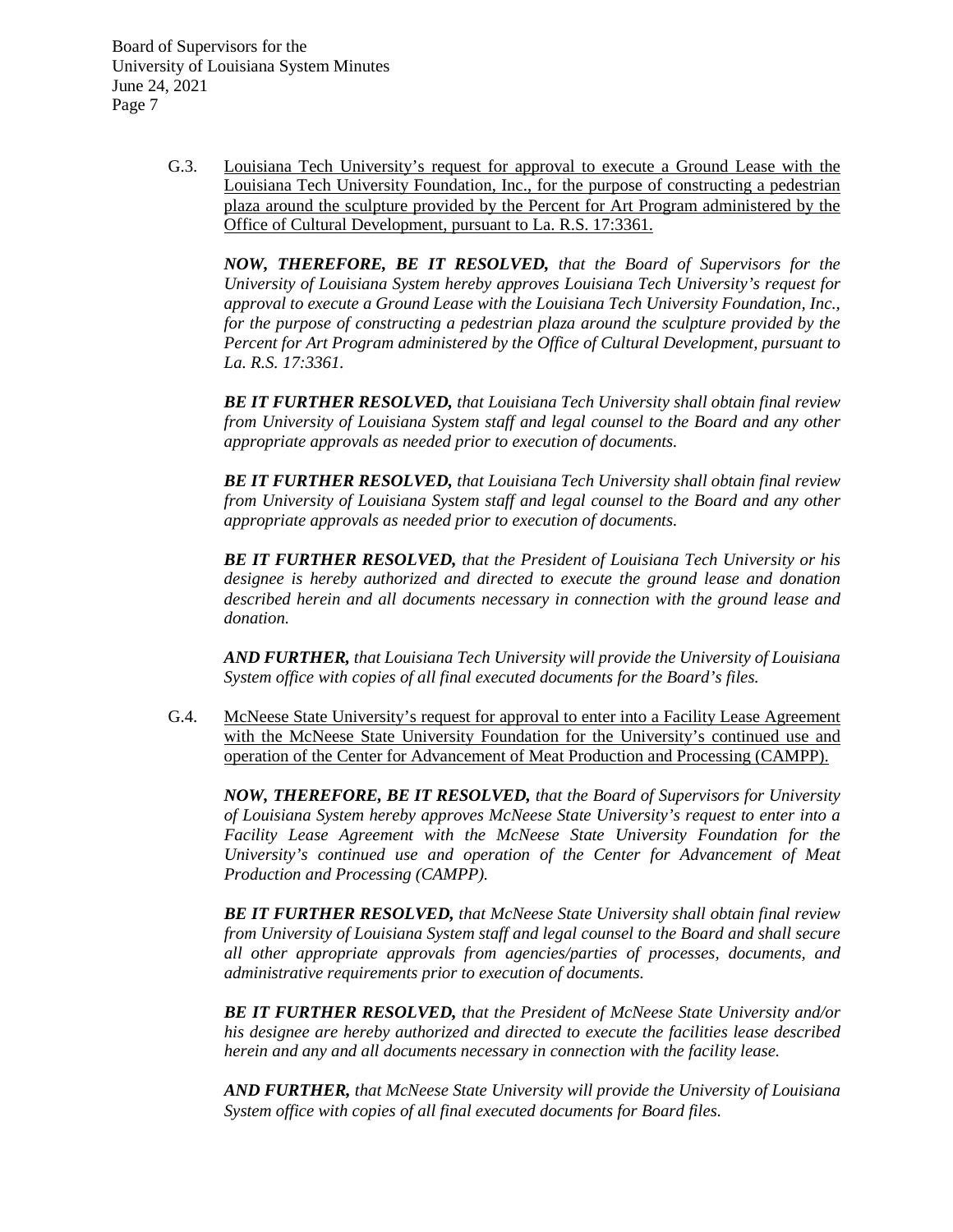> G.5. Nicholls State University's request for approval to enter into a land lease with the Nicholls State University Foundation to construct a new baseball field house on the campus of Nicholls State University, pursuant to La. R.S. 17:3361.

*NOW, THEREFORE, BE IT RESOLVED, that the Board of Supervisors for the University of Louisiana System hereby approves Nicholls State University's request for approval to enter into a land lease with the Nicholls State University Foundation to construct a new baseball field house on the campus of Nicholls State University, pursuant to La. R.S. 17:3361.*

*BE IT FURTHER RESOLVED, that Nicholls State University shall obtain final review from UL System staff and legal counsel to the Board, and shall secure all other appropriate approvals from agencies/parties of processes, documents, and administrative requirements prior to execution of documents.*

*BE IT FURTHER RESOLVED, that the President of Nicholls State University and/or his designee are hereby authorized and directed to execute the said lease and act of donation described herein and any and all documents necessary in connection with the acceptance of the property donation described herein.*

*AND FURTHER, that Nicholls State University will provide the System office with copies of all final executed documents for Board files.*

G.6. Nicholls State University's request for approval to enter into a land lease with the Max Charter School, pursuant to La. R.S. 17:3361.

*NOW, THEREFORE, BE IT RESOLVED, that the Board of Supervisors for the University of Louisiana System hereby approves Nicholls State University's request for approval to enter into a land lease with the Max Charter School, pursuant to La. R.S. 17:3361.*

*BE IT FURTHER RESOLVED, that Nicholls State University shall obtain final review from UL System staff and legal counsel to the Board, and shall secure all other appropriate approvals from agencies/parties of processes, documents, and administrative requirements prior to execution of documents.*

*BE IT FURTHER RESOLVED, that the President of Nicholls State University and/or his designee are hereby authorized and directed to execute the land lease described herein and any and all documents necessary in connection with the land lease.*

*AND FURTHER, that Nicholls State University will provide the System office with copies of all final executed documents for Board files.*

G.7. Nicholls State University's request for approval to sell a parcel of vacant land measuring approximately 5.3 acres at the southeastern border of the University main campus along Bowie Road in Thibodaux, Louisiana through legislative act to the Thibodaux Regional Health System (TRHS), a 501(c)3 non-profit operation.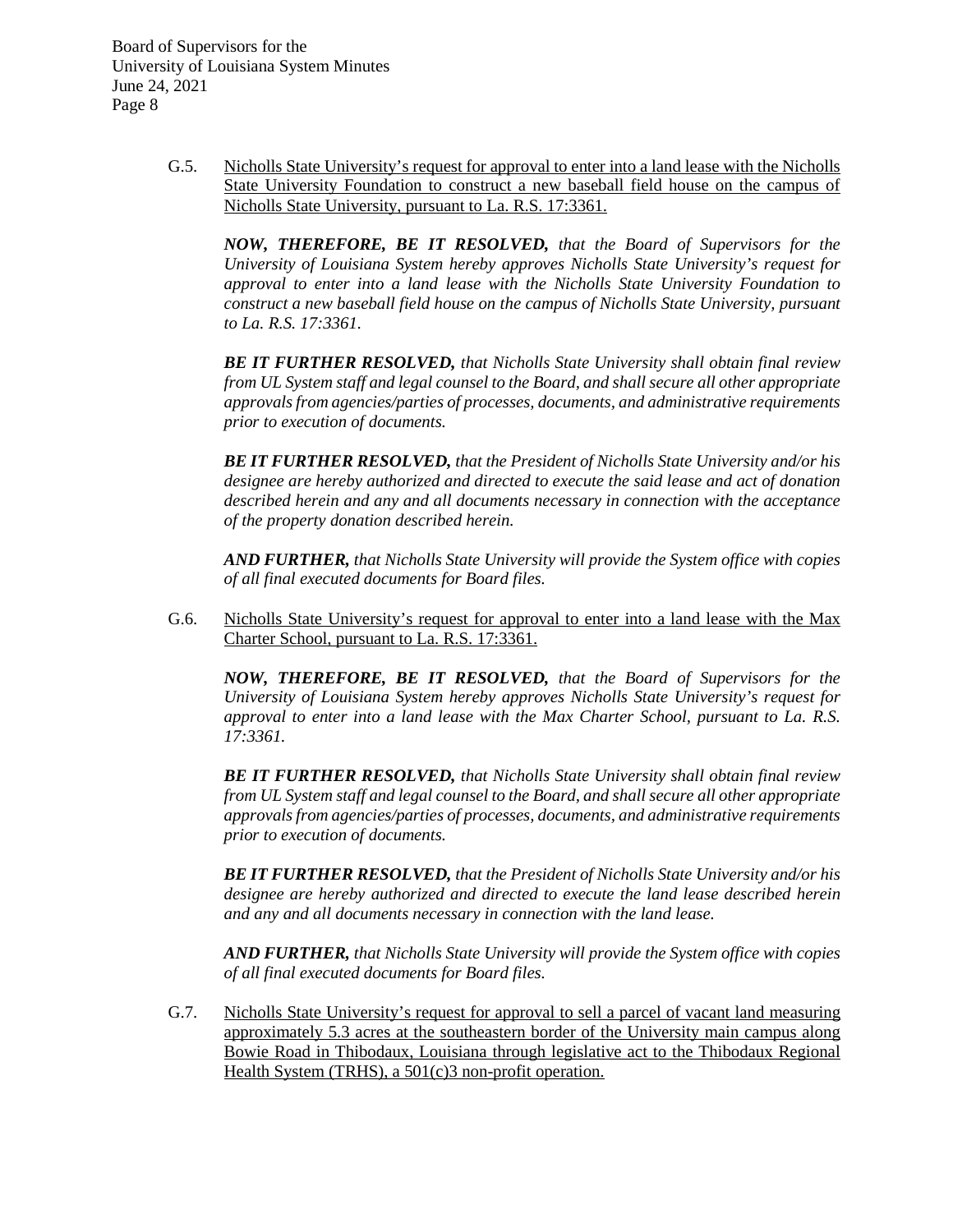> *NOW, THEREFORE, BE IT RESOLVED, that the Board of Supervisors for the University of Louisiana System hereby approves Nicholls State University's request for approval to sell the vacant land (approximately 5.3 acres) on the southeastern border of the main campus fronting onto Bowie Road, Thibodaux, Louisiana, through legislative act to Thibodaux Regional Hospital System (TRHS), a 501(c)3 non-profit operation.*

> *BE IT FURTHER RESOLVED, that Nicholls State University shall obtain final review from UL System staff, legal counsel, and shall secure all other appropriate approvals from agencies/parties of processes, documents, and administrative requirements prior to execution of documents.*

> *BE IT FURTHER RESOLVED, that the President of Nicholls State University and his or her designee, be authorized to contact a local legislator to submit a bill on the university's behalf to sell the subject vacant land property.*

> *BE IT FURTHER RESOLVED, that the President of Nicholls State University and his or her designee, are hereby designated and authorized to execute any and all documents associated with said sale by the University of Louisiana System on behalf of and for the use of Nicholls State University.*

> *AND FURTHER, that Nicholls State University will provide System office with copies of all final executed documents for Board files.*

G.8. University of Louisiana at Lafayette's request for approval to demolish four agricultural buildings that were damaged beyond repair due to several hurricanes in 2020.

*NOW, THEREFORE, BE IT RESOLVED, that the Board of Supervisors for the University of Louisiana System hereby approves the University of Louisiana at Lafayette's request to demolish four agricultural buildings that were damaged beyond repair due to several hurricanes in 2020.*

*AND FURTHER, that ULS staff and legal counsel ensure that all documents conform to statutory and administrative requirements.*

G.9. University of Louisiana at Monroe's request for approval to enter into a Grounds and Facilities Lease Agreement with ULM Facilities, Inc., to construct and install artificial turf at the baseball facility, pursuant to La. R.S. 17:3361.

*NOW, THEREFORE, BE IT RESOLVED, that the Board of Supervisors for the University of Louisiana System hereby approves University of Louisiana at Monroe's request for approval to enter into a Grounds and Facilities Lease Agreement with ULM Facilities, Inc., a 501(c)3 not-for-profit corporation, to construct and install artificial turf at the baseball facility, pursuant to La. R.S. 17:3361.*

*BE IT FURTHER RESOLVED, that University of Louisiana at Monroe shall obtain final review from UL System staff, legal counsel, and shall secure all other appropriate approvals from agencies/parties of processes, documents, and administrative requirements prior to execution of documents.*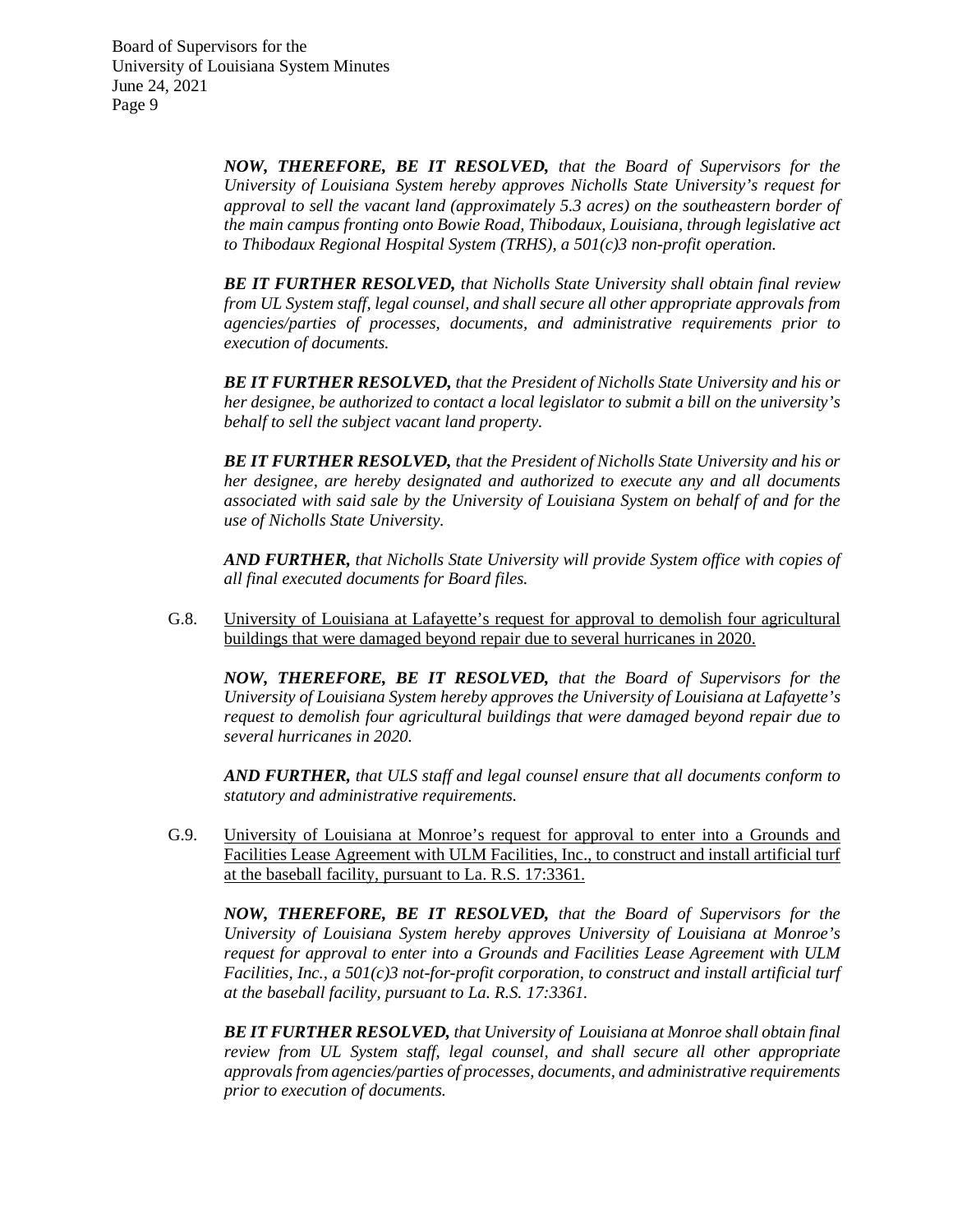> *BE IT FURTHER RESOLVED, that the President of University of Louisiana at Monroe and his or her designee is hereby designated and authorized to execute any and all documents associated with said lease and donation by the University of Louisiana System on behalf of and for the use of University of Louisiana at Monroe.*

> *AND FURTHER, that University of Louisiana at Monroe will provide the System office with copies of all final executed documents for Board files.*

G.10. University of Louisiana at Monroe's request for approval to name the renovated band rehearsal room the "Jack and Coralie White Rehearsal Room."

*NOW, THEREFORE, BE IT RESOLVED, that the Board of Supervisors for the University of Louisiana System hereby approves University of Louisiana at Monroe's request for approval to name the renovated band rehearsal room the "Jack and Coralie White Rehearsal Room."*

### H. **Finance Committee**

Vice Committee Chair Steve Davison asked staff to present the campus requests. Mr. Eddie Meche, System Vice President for Business and Finance, and Mr. Janet introduced the items.

Upon motion of Mr. Salter, seconded by Ms. Russell, the Board voted unanimously to approve Items H.1. and H.2.

H.1. University of Louisiana at Lafayette's request for approval of tuition reductions not to exceed \$3,000 off the \$9,500 online RN to BSN program price for employees of eligible employer partners.

*NOW, THEREFORE, BE IT RESOLVED, that the Board of Supervisors for the University of Louisiana System hereby approves University of Louisiana at Lafayette's request for approval of tuition reductions not to exceed \$3,000 off the \$9,500 online RN to BSN program price for employees of eligible employer partners.*

H.2. University of Louisiana System's request for approval of the Board Operations and System Universities' Fiscal Year 2021-22 Internal Audit Plans.

*NOW, THEREFORE, BE IT RESOLVED, that the Board of Supervisors for the University of Louisiana System hereby approves the Board Operations and System Universities' Fiscal Year 2021-22 Internal Audit Plans.*

H.3. University of Louisiana System's report on internal and external audit activity for the period of April 19 to June 20, 2021 and annual assertions to the Board.

Mr. Janet gave a brief presentation on the internal and external audits. This was a report only and no action was required by the Board.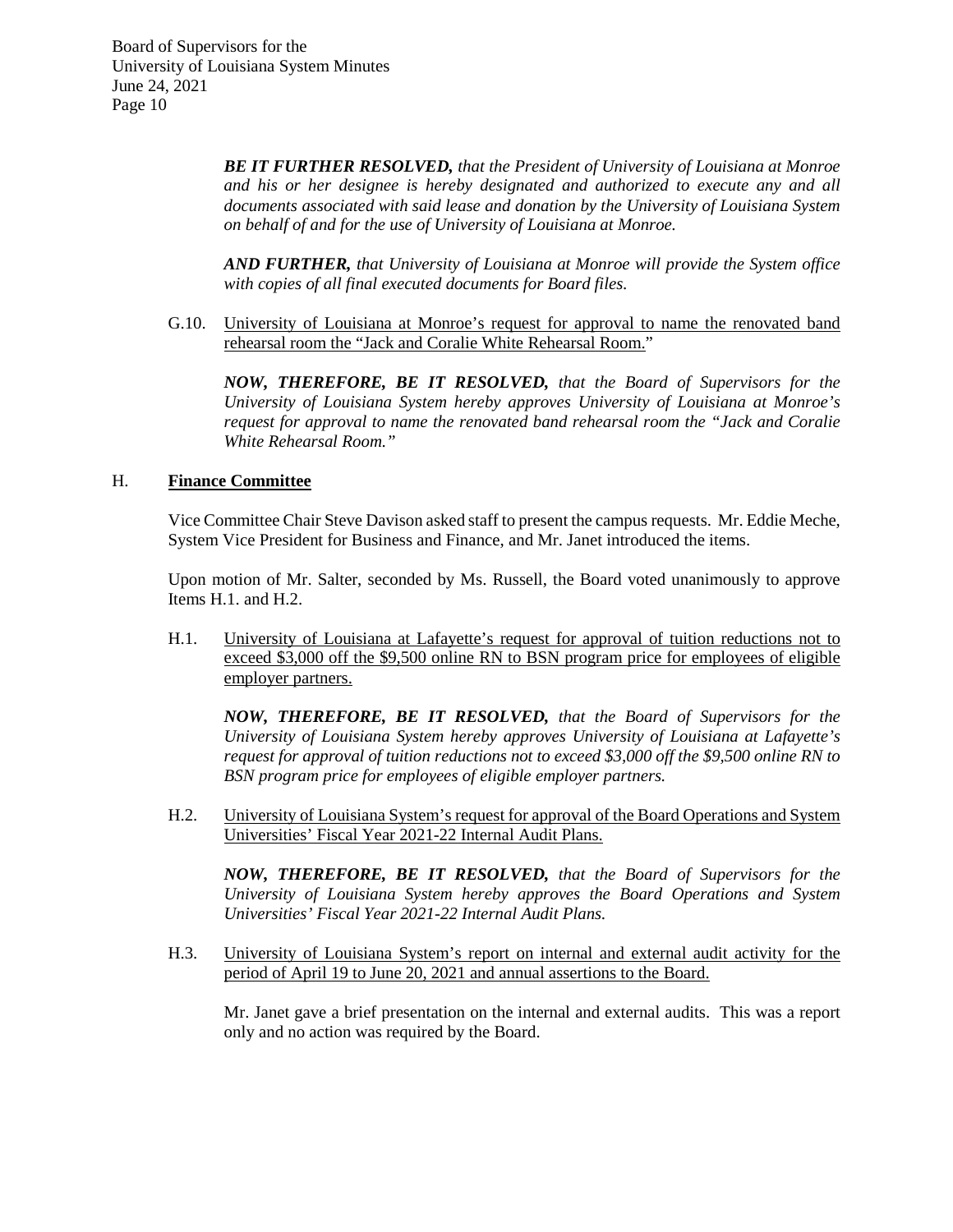H.4. University of Louisiana System's discussion of Fiscal Year 2020-21 third quarter financial reports and ongoing assurances.

Mr. Eddie Meche gave the report. No Board action was required by the Board as it was a report only.

H.5. Revision to Policy and Memorandum FB-IV.V.-1 *Student Technology Fee Expenditure Guidelines.*

Mr. Janet explained additions to the Policy and Procedures (PPM) FB-IV.V.-1, *Student Technology Fee Expenditure Guidelines.* These included proper accounting treatment for all transactions, addition of suggestions by the Student Advisory Council regarding the placement of obsolete equipment, and each university preparing a separate accounting of the use of monies derived from the fee. No Board action was required by the Board.

### I. **Personnel Committee**

Ms. Dunahoe asked Mr. Marcus Jones, System Executive Vice President and Chief Operating Officer, to present the campus requests.

Mr. Jones described Items I.1.-I.6. Upon motion of Dr. Clarke, seconded by Mr. Kitchen, the Board voted unanimously to approve the items.

I.1. McNeese State University's request for approval to appoint Ms. Mona White as Interim Vice President for Business Affairs effective June 1, 2021.

*NOW, THEREFORE, BE IT RESOLVED, that the Board of Supervisors for the University of Louisiana System hereby approves McNeese State University's request to appoint Ms. Mona White as Interim Vice President for Business Affairs effective June 1, 2021.*

I.2. Nicholls State University's request for approval to appoint Ms. Jean Donegan as Dean of the College of Liberal Arts effective July 1, 2021.

*NOW, THEREFORE, BE IT RESOLVED, that the Board of Supervisors for the University of Louisiana System hereby approves Nicholls State University's request for approval to appoint Ms. Jean Donegan as Dean of the College of Liberal Arts effective July 1, 2021.*

I.3. Nicholls State University's request for approval to appoint Dr. Janice Lyn as Dean of Students effective May 17, 2021.

*NOW, THEREFORE, BE IT RESOLVED, that the Board of Supervisors for the University of Louisiana System hereby approves Nicholls State University's request for approval to appoint Dr. Janice Lyn as Dean of Students effective May 17, 2021.*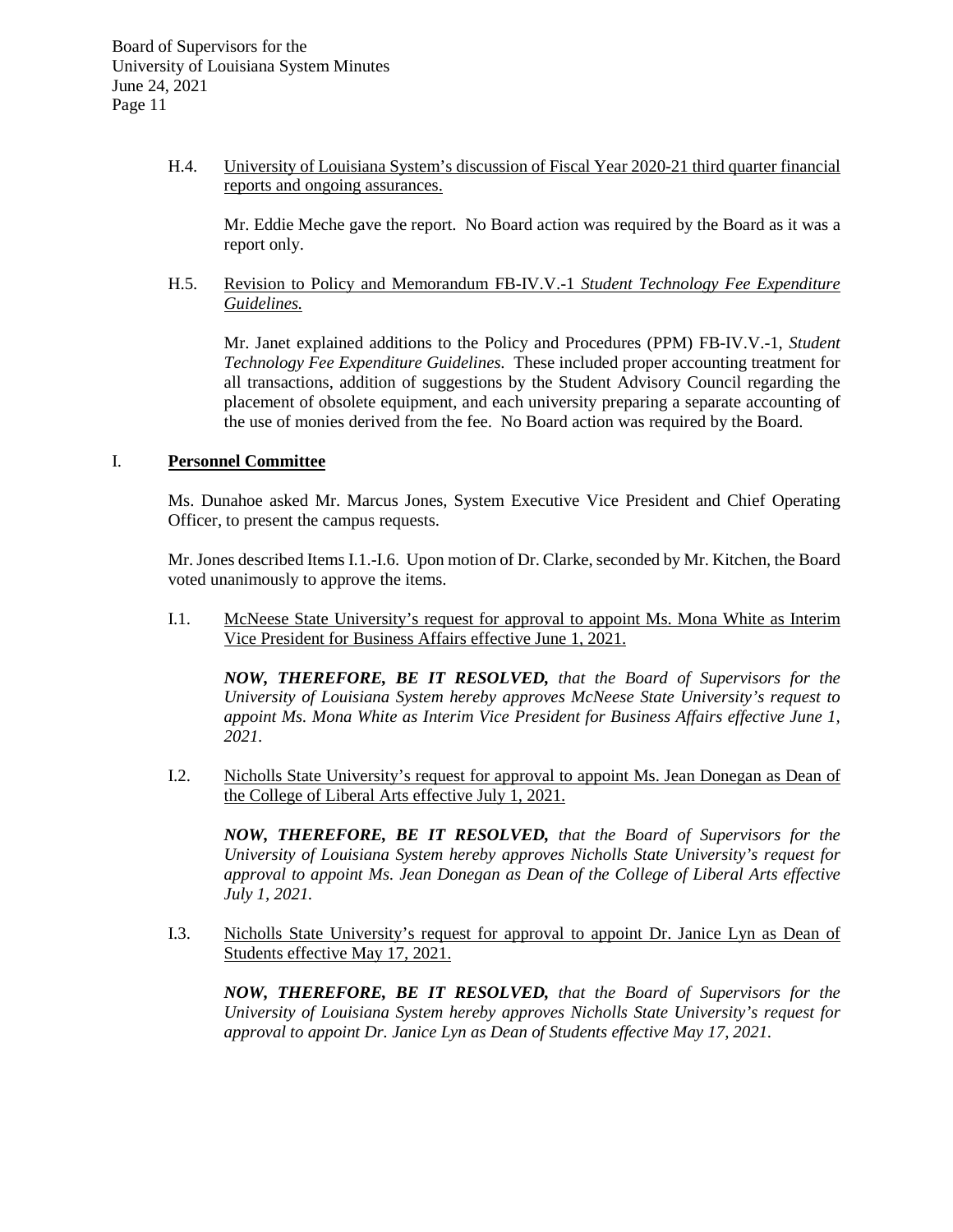> I.4. Northwestern State University's request for approval to appoint Dr. Joel Hicks as Dean of the College of Nursing and Allied Health effective July 1, 2021.

*NOW, THEREFORE, BE IT RESOLVED, that the Board of Supervisors for the University of Louisiana System hereby approves Northwestern State University's request for approval to appoint Dr. Joel Hicks as Dean of the College of Nursing and Allied Health effective July 1, 2021.*

I.5. Northwestern State University's request for approval to appoint Ms. Reatha Cox as Vice President of the Student Experience effective July 1, 2021.

*NOW, THEREFORE, BE IT RESOLVED, that the Board of Supervisors for the University of Louisiana System hereby approves Northwestern State University's request for approval to appoint Ms. Reatha Cox as Vice President of the Student Experience effective July 1, 2021.*

I.6. University of Louisiana at Monroe's request for approval to appoint Dr. Michelle McEacharn as Dean of the College of Business and Social Sciences effective July 1, 2021.

*NOW, THEREFORE, BE IT RESOLVED, that the Board of Supervisors for the University of Louisiana System hereby approves University of Louisiana at Monroe's request for approval to appoint Dr. Michelle McEacharn as Dean of the College of Business and Social Sciences effective July 1, 2021.*

Dr. Daryl Burckel, McNeese President, introduced Ms. Krisshunn Youngblood, who had been named Director for the Office of Inclusive Excellence. Ms. Youngblood said her goal is to cultivate and advance a community of mutual respect.

Dr. Burckel also introduced Ms. Mona White, who was appointed Interim Vice President for Business Affairs. Ms. White said she was particularly excited to serve the University and community as an alumna.

Northwestern President Chris Maggio introduced Dr. Joel Hicks as Dean of the College of Nursing and Allied Health. Dr. Hicks said that an education in the health field is life-changing and he will continue to foster the highest educational opportunities to students.

In addition, Ms. Reatha Cox and her husband John were introduced by Dr. Maggio. Ms. Cox thanked the Board for approving her appointment as Vice President of the Student Experience. She said that her passion is to work with students.

# J. **Legislation Committee**

Committee Chair Russell asked Ms. Cami Geisman, Vice President for External Affairs, to give the legislative update.

# J.1. Recap of 2021 Regular Legislative Session

Ms. Geisman reported that the Session had concluded on June 10. She stated that the final budget allocation for all of higher education was at its highest level in 13 years.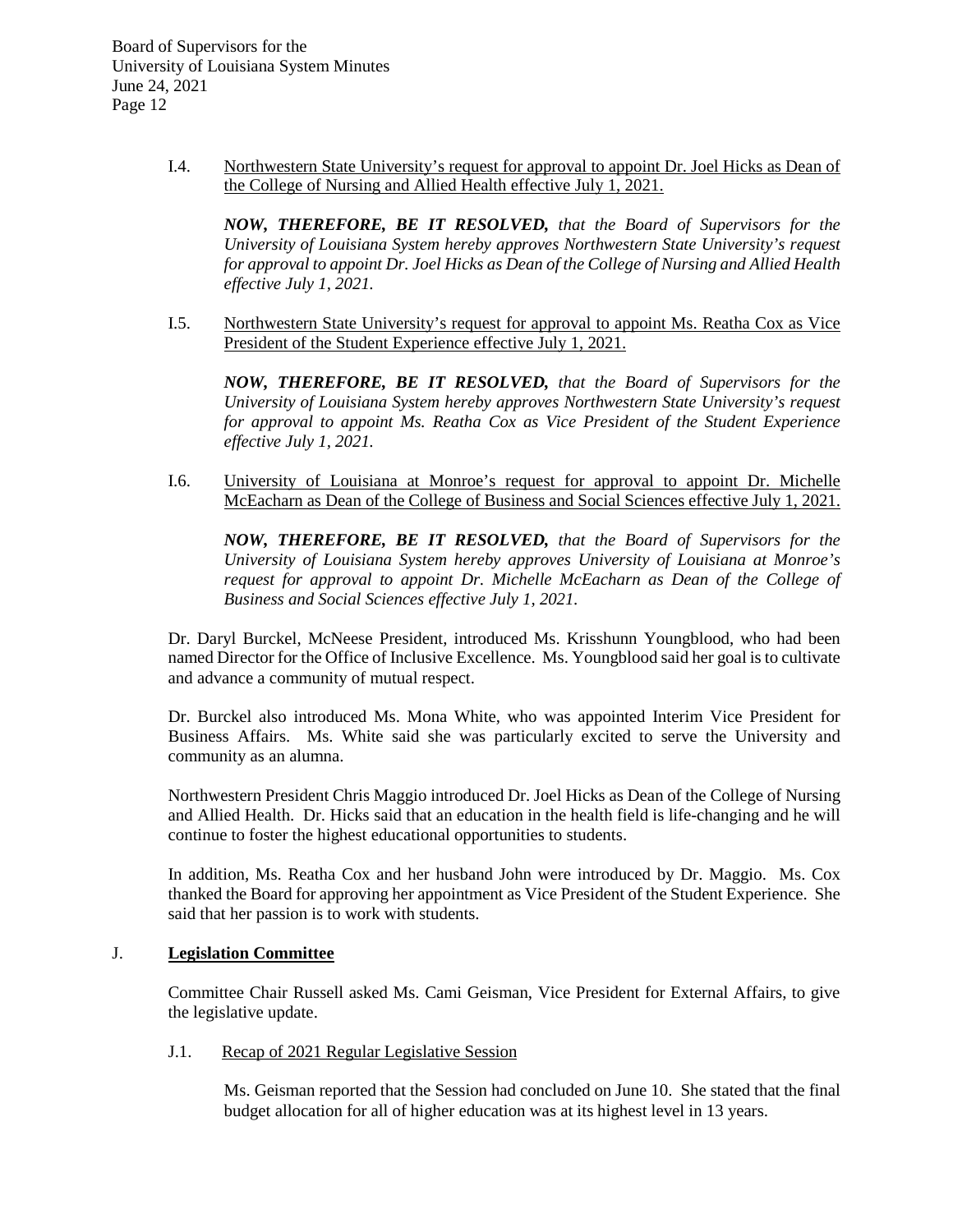> Among other legislation of import, Ms. Geisman said that the Legislature had passed **SB 60,** providing that student-athletes could earn compensation for the use of their name, image, or likeness (NIL). In addition, each board is required to adopt a policy that enables student-athletes to receive this compensation. She stated that System President Henderson would discuss the policy developed by the System to comply with this mandate.

> **HCR 19** created a task force to study how to develop a more diverse group of candidates for head coach and athletic director positions at public universities. The task force will include several System representatives including Dr. Henderson, Grambling State University's athletic director, and the executive director of the Doug Williams Center for the study of race and politics in sports.

> Known as truth in borrowing bill, **HB 42** will have universities provide more transparency to students borrowing money to finance their education.

> The legislature further passed several bills addressing power-based violence on college campuses statewide. Among the changes to existing statutes are updated reporting protocols, requirement for Memoranda of Understanding with local law enforcement, adjustments to the campus climate survey, additional training requirements including training for management board members, and coordination of inter-campus communication when students under investigation attempt to transfer. Another bill expands universities' reporting requirements of campus incidents.

## K. **System President's Business**

# K.1. Personnel Actions

President Henderson said that System staff had reviewed all personnel actions from the campuses and recommends approval.

*Upon motion of Mr. Salter, seconded by Ms. Pierre, the Board voted to approve the System personnel actions.*

K.2. System President's Report

# *Management and Leadership Institute*

Dr. Henderson thanked the members of the Management and Leadership Institute for the timely presentation that had been presented earlier in the morning to the Board and Presidents. He also commended Dr. Caprice Ieyoub, Executive Director of Development, for her leadership as she coordinates the program each year.

### *Update on Black Male Summit*

Dr. Henderson reported that the Black Male Summit with nearly 400 participants had been held on June 17 on the campus of the University of Louisiana at Lafayette. He thanked President E. Joseph Savoie for his hospitality in hosting this inaugural event. Dr. Henderson said that the Summit culminated in introducing the first cohort of 18 R.F. Lewis Scholars.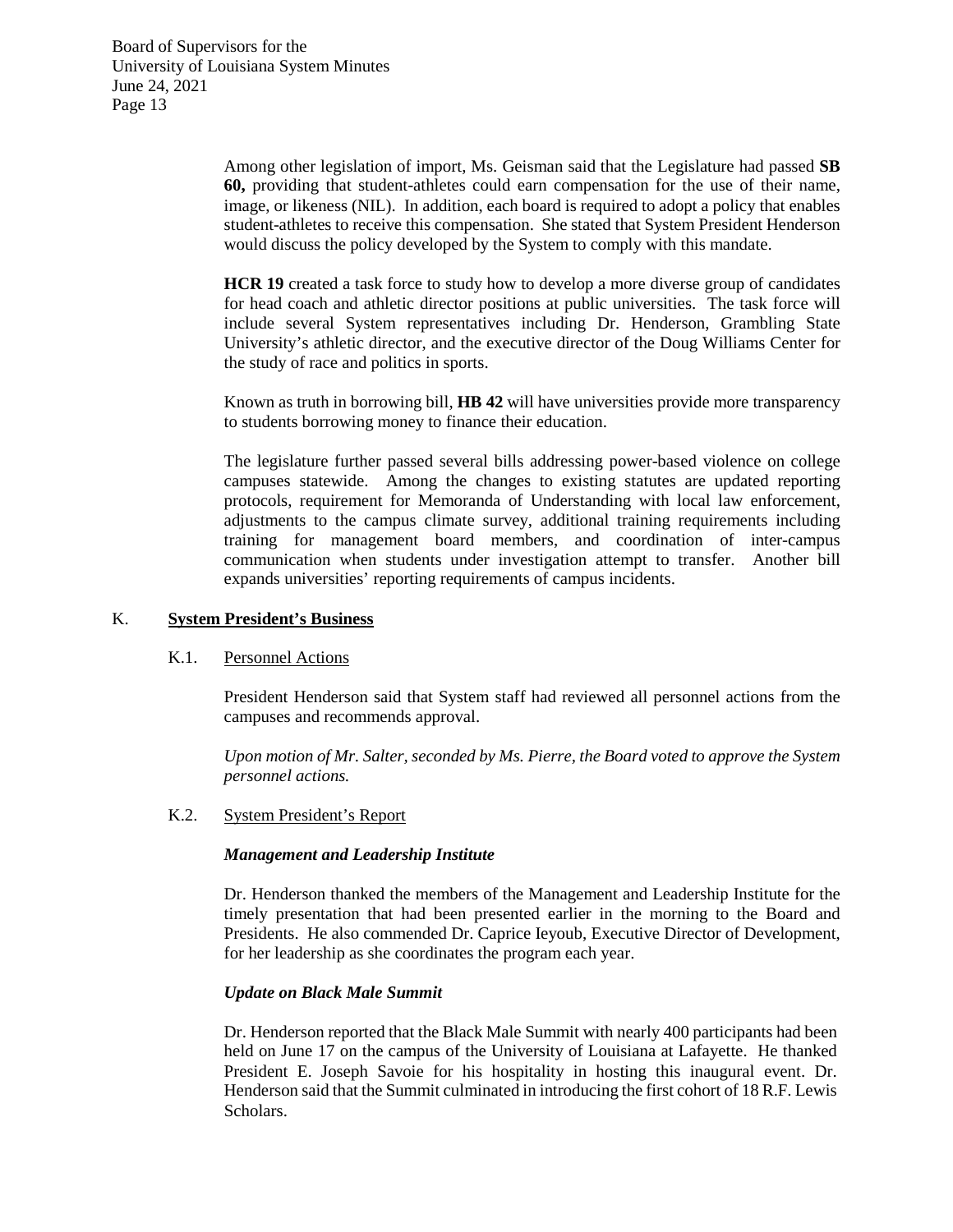Dr. Claire Norris, System Associate Vice President for Inclusion, Diversity, and Effectiveness, updated the Board about the Scholars Program, designed to recruit and retain Black male students, providing educational programs, mentoring opportunities, and a wide variety of experiences to support the scholars' collegiate experience. Chair Carter commended Dr. Norris for her leadership with the Black Male Advisory Council as well as the successful Black Male Summit.

# *COVID-19 Protocol*

Dr. Jeannine Kahn, System Provost and Vice President for Academic Affairs, updated the Board on plans for System Universities' Fall Semester. Dr. Kahn said that over the past year the campuses have taken extensive mitigation measures to assure the health and safety of students, faculty, and staff. Plans have included upgrading HVAC systems and providing appropriate barriers and accommodations. In addition, the wide availability of vaccines, testing, and educational messaging will greatly benefit the return to a higher level of normalcy.

# *Title IX/Power-Based Violence*

Ms. Erica Calais, System Vice President for Student Affairs, briefed the Board on new reporting requirements/deadlines as a result of recent power-based violence legislation. Additionally, she thanked the Board members for participating in the workshop *Sexual Assault on Campus: From Compliance to Culture Change* presented by Ms. Racheal Hebert, President/CEO of STAR (Sexual Trauma Awareness & Response) and invited them to contact her with any questions.

# *Policy and Procedures Memorandum*

To comply with SB 60 noted during Legislation Committee, Dr. Henderson said that Policy and Procedures Memorandum IA-V.3, *Intercollegiate Athlete Name, Image and Likeness Policy*, had been developed and would become effective July 1, 2021. The policy requires five hours of annual financial and life skills training for the affected student-athletes and provides guidance on the use of institutional marks as well as detailing prohibited areas for use of the NIL (i.e., alcohol, tobacco, illegal substances or activities, etc.).

# *Compete LA*

Dr. Henderson recognized the Compete LA program as the initiative enters its third year. He announced that Commissioner of Administration Jay Dardenne is partnering with the System to promote the program to more than 70,000 state employees.

### K.3. Update on Pending Litigation

Chair Carter asked for a motion to enter into Executive Session to discuss pending litigation under provisions of La. R.S. 42:17. At 12:55 p.m. upon motion of Mr. Kitchen, seconded by Ms. Pierre, the Board voted to convene in Executive Session. The following roll call vote was recorded: